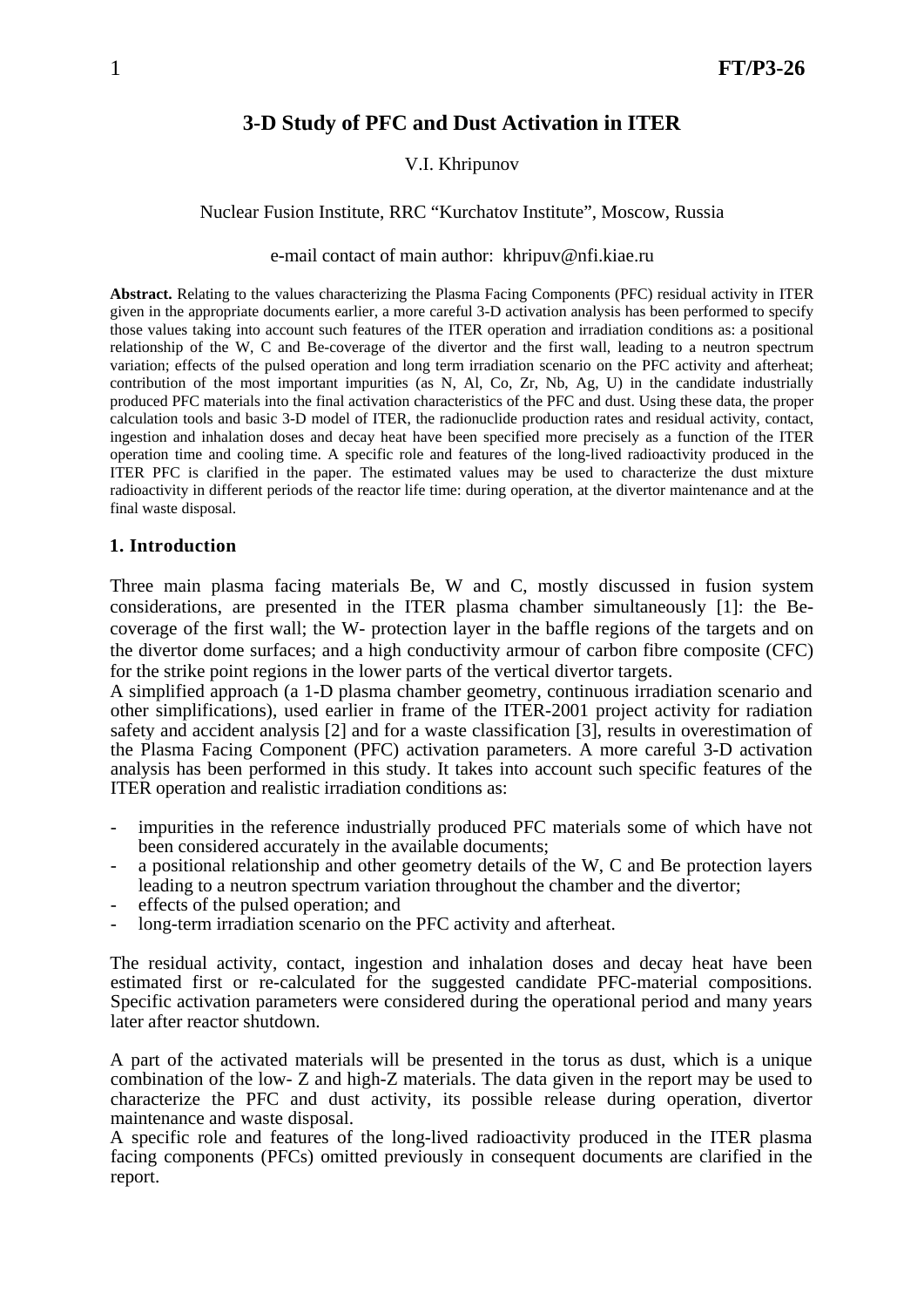# **2. Some peculiarities of 3-D neutron activation analysis**

The consecutive study of the PFC activation process was performed by using proper calculation methods and tools and basic 3-D models of ITER [4], [5].

# **2.1 PFC materials selected**

The amount of activity in the PFCs depends upon the elemental composition of the candidate materials and neutron fluence to which they are exposed.

That is why the industrial material compositions of the proposed candidate materials have been considered (Table 1). Important impurities as N, Al, Co, Zr, Nb, Ag, U, identified as the main predecessors of long-lived radionuclides in the PFCs and dust after their irradiation in the ITER chamber, were taken into account.

| <b>CFC</b>       | <b>Beryllium</b>       | <b>Tungsten</b>           | Graphite                |  |
|------------------|------------------------|---------------------------|-------------------------|--|
| Location         | First wall             | Divertor (Dome & Targets) | <b>Divertor Targets</b> |  |
| Trade mark       | Be S-65 VHP            | Pure                      | <b>EU Carbon Fiber</b>  |  |
| Developer        | Brush Wellman Inc., US | Plansee AG                | Dunlop                  |  |
| Density, $g/cm3$ | 1.82                   | 19.3                      | 1.88                    |  |
| Thickness, mm    |                        | 2.5                       | 40                      |  |
| Total mass, t    | 12.3                   | 31.9                      | 37                      |  |

| TABLE 1: PFC MATERIALS SELECTED |  |
|---------------------------------|--|
|---------------------------------|--|

## **2.2 Neutron spectra in a 3-D model**

Above all the multigroup neutron fluxes and spectra have been computed in the main regions of the ITER chamber including its PFCs, blanket, first wall, and divertor. A very detailed 3-D model of the machine was implemented for that (Fig.1). See [4].



*FIG. 1. The PFC locations on the first wall, divertor and vertical target surfaces* 

Figure 2 gives the resulting neutron spectra averaged separately over all three PFCs and normalized to the nominal fusion power of 500 MW.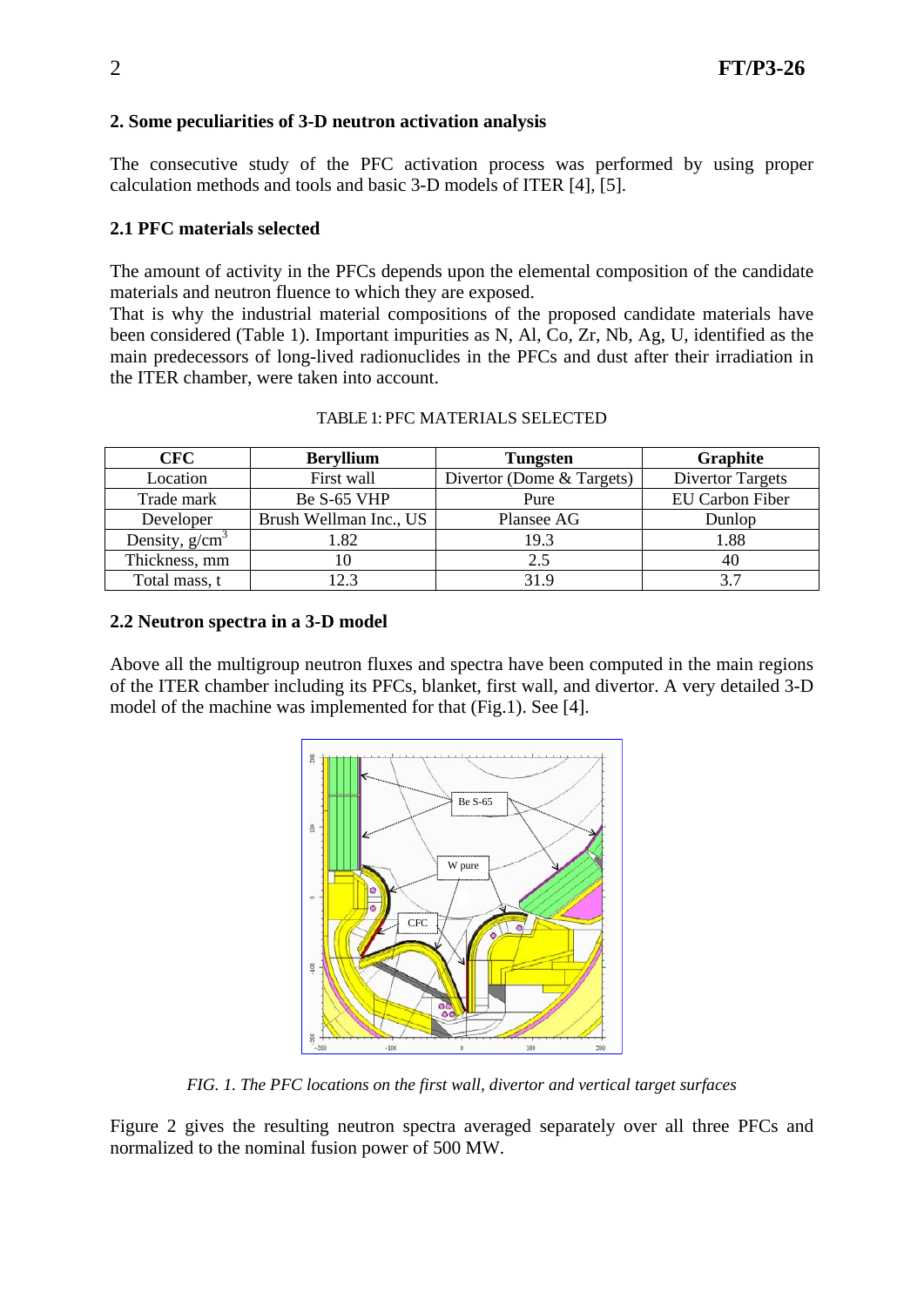

*FIG. 2. Neutron spectra in the PFC structure elements at the 500 MW fusion power* 

They are varied considerably between the all three plasma facing components. Several important differences and peculiarities are remarkable in the neutron flux spectrum in the tungsten blocks stacked on the top dome and target divertor surfaces. They appear in the spectrum due to the resonance character of the  $(n, \gamma)$ -radiation capture cross section energy dependence of the main tungsten isotopes.

## **2.3 Integrated fluxes, effective neutron wall loading and fluences**

The main components of neutron fluxes averaged over all three PFCs are given in Table 2.

| Neutron Flux, $cm-2s-1$ | Energy range    | <b>Be-First Wall</b> | <b>W-Divertor</b> | <b>CFC-Vertical Targets</b> |
|-------------------------|-----------------|----------------------|-------------------|-----------------------------|
| DT-                     | 13.8-15.7 MeV   | $2.8\ 10^{13}$       | $1.2 10^{13}$     | $2.410^{12}$                |
| Fast                    | $> 0.1$ MeV     | $1.1 \ 10^{14}$      | $7.310^{13}$      | $2.410^{13}$                |
| Thermal                 | $< 0.41$ eV     | $7.510^{12}$         | $1.2 10^{12}$     | $3.5 \; 10^{12}$            |
| Total                   | > 0             | $1.85\ 10^{14}$      | $1.1 \ 10^{14}$   | 5.3 $10^{13}$               |
| Neutron Flux Energy     | $MeV$ (avr.)    | 5.7                  | 3.7               | 3.2                         |
| Neutron Wall Load       | $MW/m2$ (eff.)  | 0.56                 | 0.37              | 0.12                        |
| Neutron Fluence (eff.)  | $MWa/m2$ (eff.) | $\sim 0.3$           | $~1$ 0.21         | $\sim 0.1$                  |

#### TABLE 2: AVERAGE 3-D NEUTRON FLUXES, EFFECTIVE WALL LOAD AND EVERAGE NEUTRON FLUX ENERGY IN PFCs AT 500 MW FUSION POWER

\*) No divertor change is assumed here.

An "effective" (or equivalent) neutron wall load and neutron fluence to the divertor components are given in Table 2 based on the detailed neutron spectra in the divertor region and related to the fast neutron flux at the first wall. They are by 20-30 % lower than the values estimated earlier ([2], [4]) from the DT-neutron current poloidal distribution which is in addition a discontinuous function in the divertor region.

### **2.4 Average PFC nuclear responses**

Using these 3-D neutron flux energy distributions, the effective (equivalent) neutron wall loading and neutron fluences, the damage and gas-production in the armour materials have been recalculated referred to the nominal fusion power of 500 MW (Table 3).

The total effective fluences and nuclear response values for the first wall correspond to the end of ITER operation period (to about 200 continuous operation days). In case of possible change of the divertor elements during reactor life time the effective fluence value is  $\sim$ 3 times lower.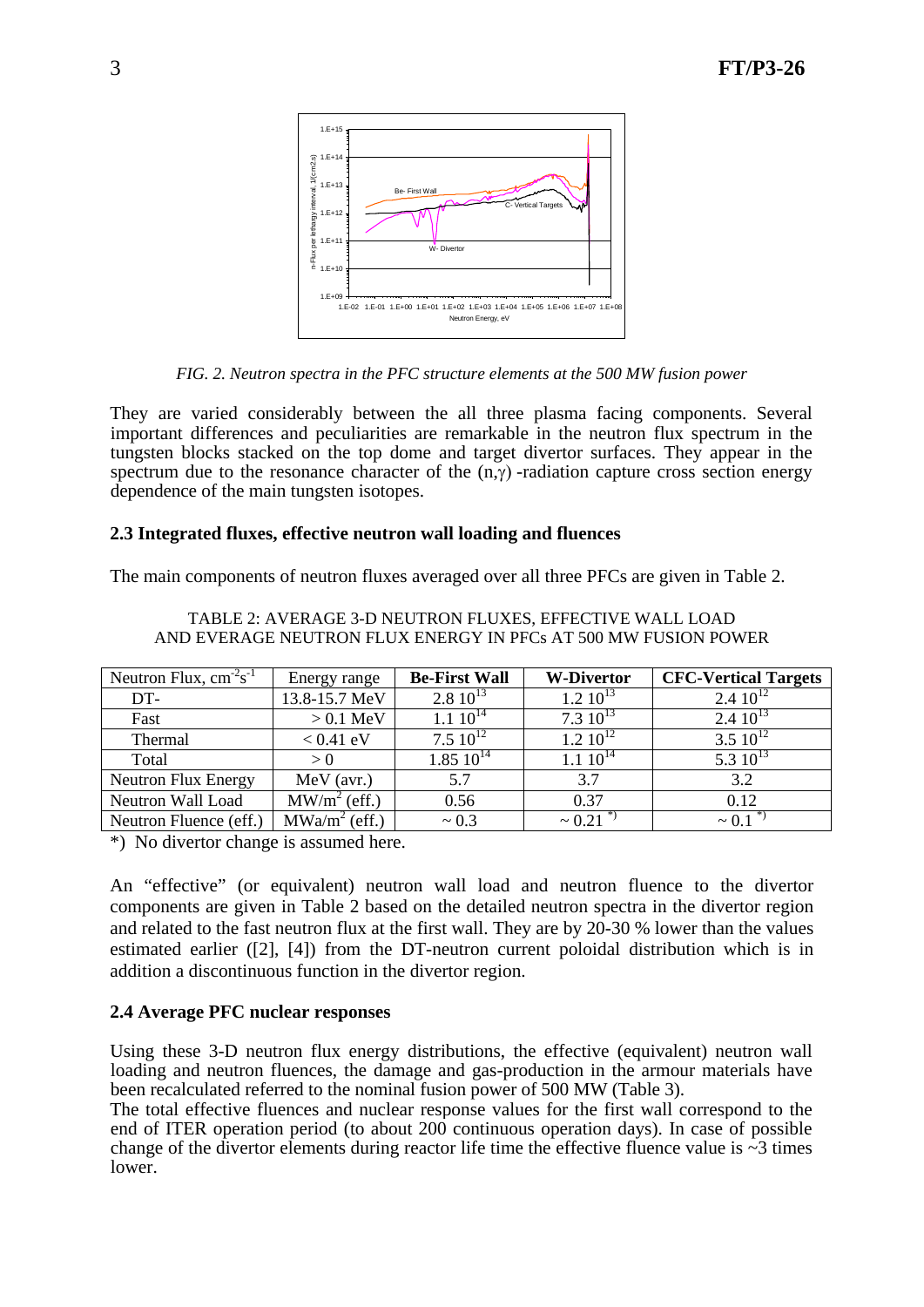|                | MWa (eff.)/ $m^2$ | $n_{\rm tot}/m^2$ | dpa          | He, appm   | T, appm  | H, appm    |
|----------------|-------------------|-------------------|--------------|------------|----------|------------|
| $Be$ (FW)      | 0.3               | $1.8 \; 10^{21}$  | $0.45(40\%)$ | 380 (35%)  | 4.3(32%) | 4.3(32%)   |
| W              | $\rm 0.1$         | $3.510^{20}$      | 0.056(17%)   | 0.024(13%) |          | 0.088(13%) |
| $\mathrm{CFC}$ | $0.1\,$           | $.710^{20}$       | $0.05(10\%)$ | 6.40(3.5%) |          |            |

### TABLE 3: AVERAGE 3-D NUCLEAR RESPONSES EXPECTED IN PFCs (3-D/1-D ratios are given in %)

The 3-D results are as much as a factor of  $\approx$  2.5-3 lower for Be, 6-8 for W and 10-30 for CFC. respectively, than corresponding 1-D estimates (Table 3).

Thus the neutron wall loading seams to be a very vague notion as applied to such complicated systems as the ITER PFCs.

# **2.5 Irradiation regime**

Irradiation regimes, along with a calculation model geometry and material compositions, predetermine both production and decay of the radionuclides.

A conservative irradiation scenario ( $0.5$  MWa/m<sup>2</sup> pulsed average neutron fluence at shutdown accumulated over operation 10 years) has been used earlier in a 1-D geometry [2] to assess radionuclide concentrations for most relevant ITER materials, waste amounts and characteristics.

A more realistic pulsed operation regime was used here to evaluate this conservatism. According to this scenario ITER has a scheduled activity running for 20 years. After an initial period with aneutronic plasma (1-3 years) DT discharges will begin and plasma power will increase. An almost linear growth of the neutron fluence is proposed further to reach the best estimate of the ITER fluence  $0.3 \text{ MWa/m}^2$  only within 20 years.

### **3. PFC activation parameters**

Specific activation parameters were considered as function of the first wall neutron fluence and cooling time after reactor shutdown (Fig.3).



*FIG. 3. The PFC specific activity (Bq/kg) and contact* γ*-dose rates (Sv/h per kg ) as a function of cooling time after reactor shutdown* 

For the PFC protective layers, the higher activation data are those related to the tungsten and beryllium, and the lower ones (by several orders of magnitude) are those referred to the CFC. The most significant isotopes at plasma shut down are the following: in Be -  ${}^{6}$ He (T<sub>1/2</sub> = 0.8) s), in W-  $^{181m}$ W (T<sub>1/2</sub> = 5.2 s), in CFC- <sup>72</sup>Ga (T<sub>1/2</sub> = 14.1 h). Both the main PFC components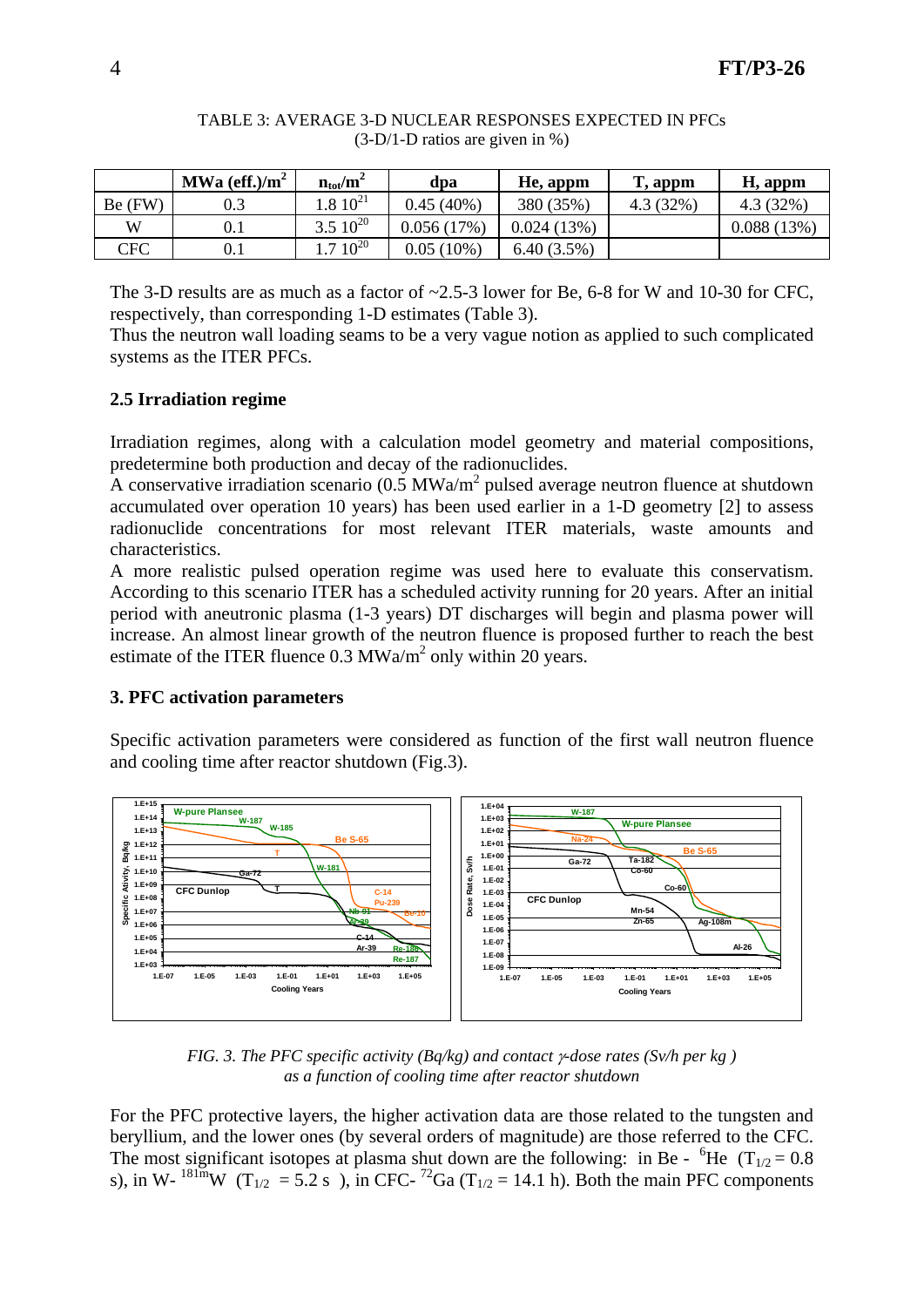Be, W, C and also the O impurities in the beryllium, the K, Zr, Nb impurities in the pure tungsten and Ga in the graphite are responsible for the long-lived radionuclide production in the ITER PFCs. But the total amount of the long-lived radio nuclei produced during the ITER life time is small in comparison with a power fusion reactor:  $T \sim 38$  g (bred inside the beryllium to the end of the DT operation),  ${}^{14}$ C~0.6 g,  ${}^{26}$ Al ~0.0035 g. Smaller but remarkable qualities of <sup>39</sup>Ar (~0.17 g) and <sup>54</sup>Nb (~0.36 g) are identified in the tungsten layers of the divertor. An essentially lower radionuclide production is expected in the graphite.

Of all plasma facing materials envisaged for use in fusion systems it is tungsten which has by far the largest radiological hazard potential [6]. In the ITER case, however, the long-term ingestion and inhalation doses calculated on the base of European Activation File (See [5]) are determined by tritium, and by the Be-debris including U-activation products (Table 4).

#### TABLE 4: CONTACT DOSE RATES AND EFFECTIVE HAZARD POTENTIALS OF IRRADIATED S-65 AT THE END OF THE ITER OPERATION PERIOD

|            | <b>Specific activity</b>   |      | <b>Contact dose rate</b> |                          | <b>Ingestion dose</b> |     | <b>Inhalation dose</b> |      |
|------------|----------------------------|------|--------------------------|--------------------------|-----------------------|-----|------------------------|------|
|            | Bq/kg                      | %    | Sv/h/kg                  | %                        | Sv/kg                 | %   | Sv/kg                  | %    |
| $H-3$      | $10^{12}$                  | 95.1 | $\overline{\phantom{a}}$ | $\overline{\phantom{0}}$ | 46                    | 49  | 284                    | 27.5 |
| $Co-60$    | $1.6~10^9$                 | 0.14 | 1.2                      | ~236                     | 5.5                   | h   | 50                     | 4.9  |
| Np, Pu, Am | $\overline{4.4}$ $10^{10}$ | 3.8  | 1.8                      | ~54                      | 37                    | 39  | 690                    | 66.3 |
| Totally    | $10^{12}$                  | 100  | 3.4                      | 100                      | 94                    | 100 | ~1040                  | 100  |

\*) The implanted tritium is not included in this estimate.)

The estimated bred tritium concentration in the first wall beryllium from nuclear interaction should be  $\sim 3$  10<sup>4</sup> Ci/t at the ITER operation. Much lower limits exist in some national regulations for disposal (e.g. ~2 Ci/t in France for the sub-surface disposal site Centre de la Manche, CSM). Thus requirements to tritium recovery should be formulated based on economic and regulatory limits for the irradiated beryllium disposal.

Specific activity for the long-lived isotopes of concern in the beryllium layer was also assessed in accordance with the US specific activity limits for shallow land burial of transuranium elements as recommended by S. Fetter et al. (See [7]). The sum of the evaluated fractions is about 1.5 even for a short operational period of ITER, exceeding consequently the Class C limit in  $\sim$ 1.5 times. This is mainly due to presence of the long-lived  $^{239}$ Pu and  $^{238}$ Pu even excluding impacts of the "short-lived" <sup>241</sup>Pu.

It seams to be reasonable, therefore, from the very beginning to restrict the uranium impurity in the initial beryllium by a proper selection of the beryllium delivery. While  $\sim 85$  ppm U in the S-65 beryllium were assumed here for the activation analysis, a typical average value is 32 ppm. Besides low-U content beryllium (1-20 ppm) may be assure by Brush Wellman Company, and distillated but more costly commercial beryllium grades have been proposed recently by RF and CH Parties of ITER.

# **4. Specific features of the Be S-65 first wall coverage**

A curious role of the uranium impurity (in case of using the S-65 beryllium) should be noted here. Due to its the presence in S-65, the Be-coverage of the first wall may be considered as a combination of fertile  $(^{238}U)$  and fissile  $(^{235}U)$  isotopes with the Be-multiplier and moderator that is typical for blankets of fusion-fission hybrid systems. Specific features and microprocesses may be remarked in the beryllium coverage of the first wall in the course of the reactor life time: fission of the fissile isotopes and their burn-up; transuranium element production; nuclear fuel enrichment; and a fission neutron yield (Table 5).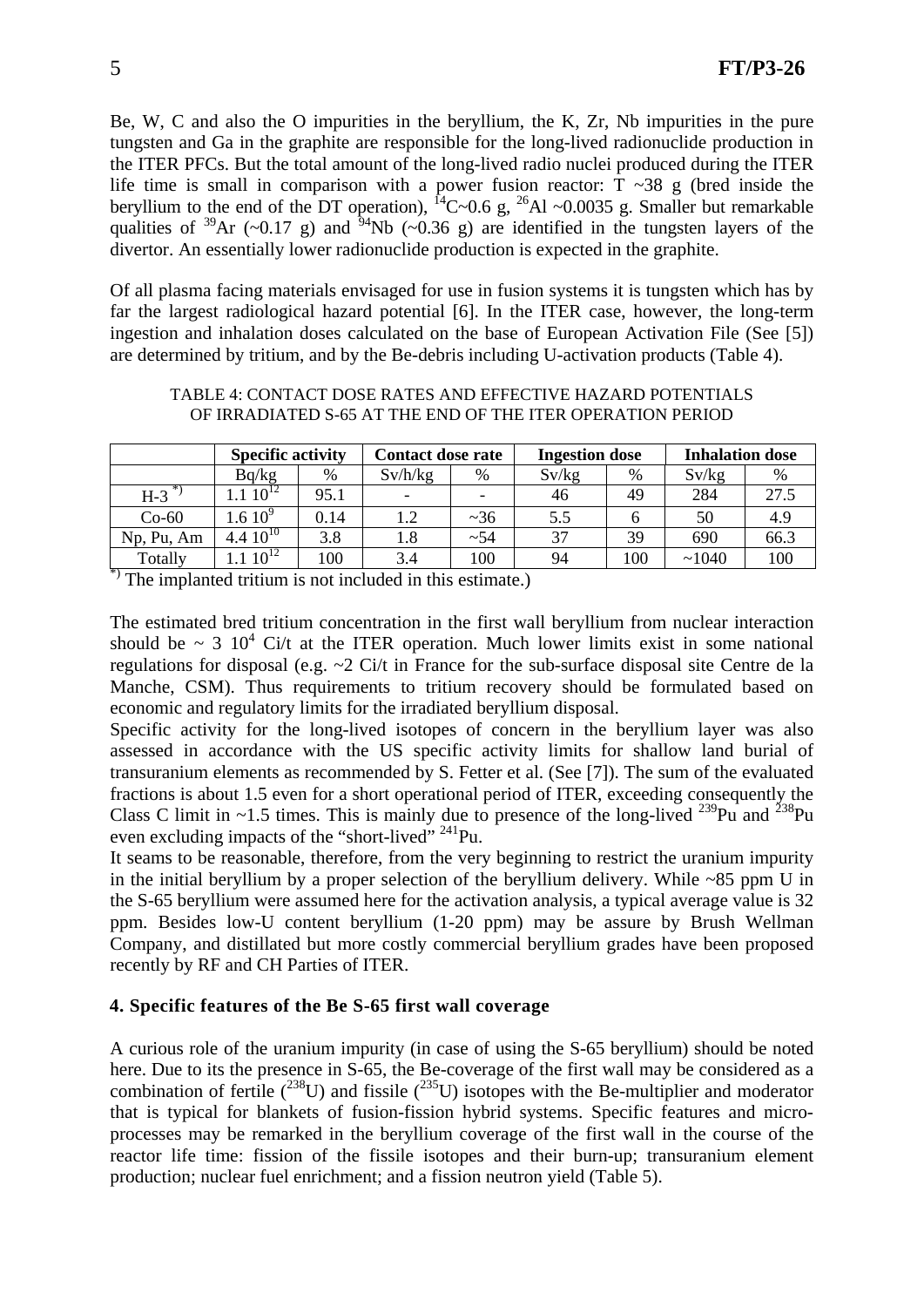| Initial amount of S-65                                             | 12.3 t                         |                                                               |                       |
|--------------------------------------------------------------------|--------------------------------|---------------------------------------------------------------|-----------------------|
| natural uranium content (85 ppm)                                   | $\sim$ 1 kg                    | incl. 0.73 % $^{235}$ U or                                    | ~7.6 g $^{235}$ U     |
| At the end of the 20 yr operational period:                        |                                |                                                               |                       |
| plutonium and actinides                                            | $\sim$ 20 g                    | fission products                                              | $\sim 0.5$ g          |
| $238$ U burn-up                                                    | $\sim$ 2 %                     | $235$ U burn-up                                               | $~10\%$               |
| Breeding gain as the ratio of $(RR(n,\gamma) - RR(n,f)) / RR(n,f)$ |                                |                                                               | $~1$ 6.0              |
| Enrichment                                                         |                                | $\left({}^{235}U+{}^{239}Pu+{}^{241}Pu\right)/U_{\text{tot}}$ | 2.53 %                |
| $DT(14.1 \text{ MeV})$ neutron yield (tot)                         | $\approx$ 3 1 10 <sup>27</sup> | Fission neutron yield (tot)                                   | $\approx 1.6 10^{22}$ |

#### TABLE 5: FISSION RELATED VALUES FOR BE S-65 AT THE END OF THE 20 YR- OPERATION PERIOD

In this respect the first wall armour of S-65 might be distinguished as the first hybrid blanket model irradiated in the fusion neutron spectrum conditions.

As was mentioned before a tritium generation is also takes place in the Be-armour of the first wall that may be treated as tritium reproduction. Indeed, the total tritium amount required to achieve the nominal fluence of 0.3  $\text{MWa/m}^2$  and to produce ~3.1 10<sup>27</sup> DT-neutrons is about 15.3 kg. At that about 50 g tritium will be generated in the beryllium PFC by nuclear transmutation reactions after  $\sim$ 200-days continuous irradiation. Thus the corresponding tritium breeding ratio is ~0.0033.

It should be reminded, however, that almost  $\sim$ 37% of tritium decays in case of the realistic operation regime considered. Thus the revised bred tritium inventory in the first wall beryllium from nuclear interaction should amount to approximately  $\sim$ 13 g (0.12 MCi) and  $\sim$ 38 g (0.37 MCi) at the end of the first and second decades of ITER operation, respectively.

Besides about 13 g  ${}^{3}$ He as another possible fusion fuel component will be build-up in 12.3 t Be to the end of 20-yr operation period of ITER.

# **5. Operational and decay heat calculation revision**

The specific energy deposition in different plasma facing components on power was carefully recalculated in the 3-D geometry. The alternation of the different material has been reproduced in the model, avoiding any homogenization to take into account the tungsten selfshielding effect as recommended in [8].

After the fusion reactor is shut down, the residual activity of the first wall and other PFCs translates directly into the decay heat of them (Table 6).

|                               | Be           | w             |                |                   |
|-------------------------------|--------------|---------------|----------------|-------------------|
| Nuclear heating power density | $2.3 - 4.7$  | $5 - 12$      | $0.4 - 0.8$    | W/cm <sup>3</sup> |
| Specific decay heat (avr.)    | $1.010^{-2}$ | $8.2~10^{-2}$ | $2.5\ 10^{-5}$ | $W/cm^3$          |
| Total decay heat              | $6810^3$     | $14010^3$     | 50             | W                 |

### TABLE 6: NUCLEAR HEATING POWER DENSITY AND DECAY HEAT IN THE PFCs

The decay heat values account only  $\sim 0.3\%$ ,  $\sim 1\%$  and 0.005% of the appropriate values on the power. All these values are clearly lower in comparison to the power densities of 50 to 100  $W/cm<sup>3</sup>$ , e.g. in a core of a large pressurized water fission reactor.

A modeling of the operation agenda (a pulsing operation with 400 sec of on power and 1200 sec of dwell time that corresponds to the burn duty of about 25 %) demonstrates a growth of the decay heat in the tungsten elements from pulse to pulse (Fig. 4).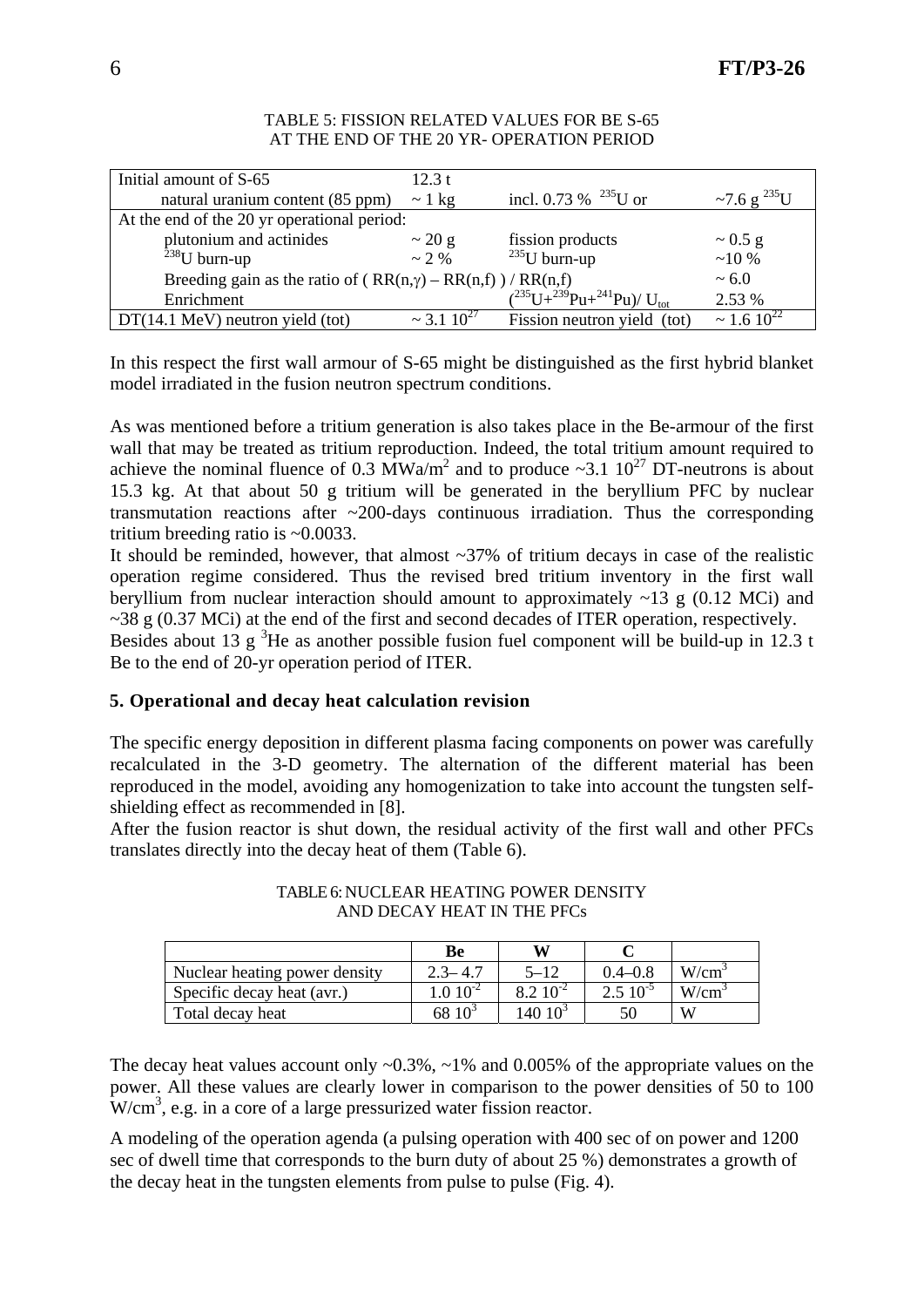

*FIG. 4. Residual nuclear heating in tungsten (W/cm3 )* 

The decay heat in short periods after shutdown is dominated by the latest  $\sim$ 300 pulses.

## **6. Dust mixture residual activity**

A part of the activated materials is expected to build up in the torus as dust, which is generated at plasma-surface interactions or bombardment by electrons. Here it is conservatively assumed that all the eroded beryllium, tungsten and CFC become dust eventually and its accumulation in a dust storage is a linear function against the operation time or the first wall neutron fluence achieved. The total first wall neutron fluence to the beryllium is  $\sim 0.3$  $MWa/m<sup>2</sup>$ . An average fluence to tungsten plasma-facing elements of the divertor before its removal is limited to 0.1 MWa/m<sup>2</sup>, that corresponds roughly to 12,000 plasma 400-s pulses on power during about 5 operation years. As a safety provision it is proposed here that 100 kg  $Be+100$  kg W  $+200$  kg C will be accumulated during the total operation period in accordance with the administrative dust limit for ITER-2001 [1]. (It is worth noting that the in-vessel dust design limit is now 1000 kg without any distinction among C, Be or W and no carbon elements will be probably during the D-T operation.) It is currently assumed also that tritium removal techniques are being developed to be able to remove the most of the in-vessel tritium trapped in the dust, while a small part of bred tritium  $(0.1 \text{ g})$  remains in the dust mixture. Nevertheless, the specific activity of the dust mixture is determined mainly by the residual tritium content (Table 7).

| Decay Time, yr | $Be+W+C$        | <b>Tritium</b> | Decay Time, yr | $Be+W+C$           | <b>Tritium</b> |
|----------------|-----------------|----------------|----------------|--------------------|----------------|
|                | $1.2 \; 10^7$   | 8.4 10         |                | 1.010 <sup>4</sup> | $1.8\;10^6$    |
|                | $7.1~10^5$      | 7.710'         | 100            | 5.8 $10^3$         | $3.210^5$      |
| 20             | $1.4 \; 10^{5}$ | 2.9 $10^7$     | 200            | 4.1 $10^3$         | $1.2 \; 10^3$  |
| 30             | $7.7~10^4$      | .710'          | 1000           | $2.610^3$          |                |

TABLE 7: DUST MIXTURE SPECIFIC ACTIVITY (Bq/g)

In case of more thorough removal by dedicated de-tritiation activities or due to the final tritium decay within 100 years the dust may be characterized probably as Medium Activity wastes.

### **7. Conclusion**

A careful 3-dimensional radiation transport and activation analysis, based on the thorough modeling of the PFC structure, realistic material compositions and irradiation conditions, is performed to define more precisely activation characteristics of the ITER plasma facing components. Specific activity, decay heat, contact dose, a list of dominant isotopes at